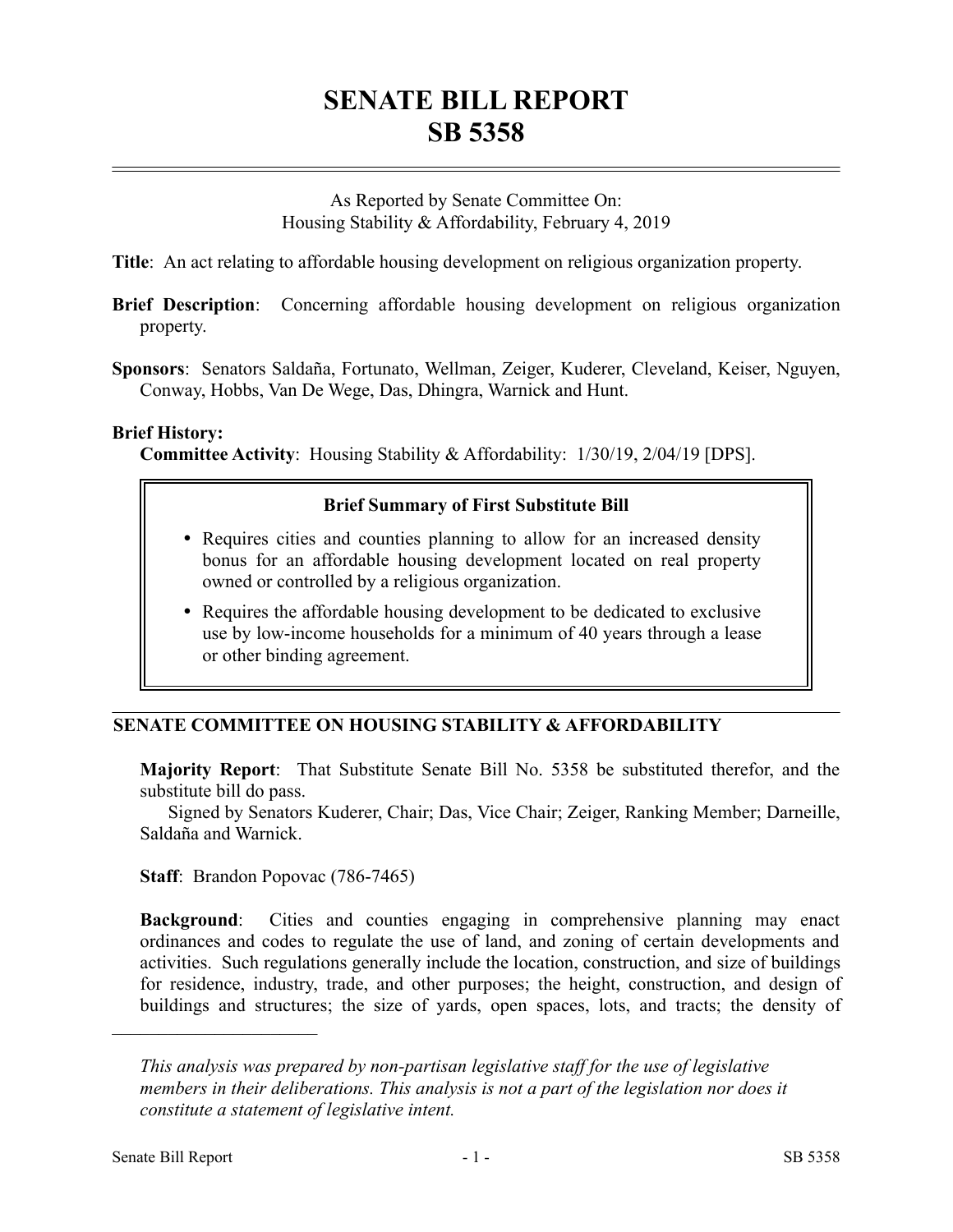population; the set-back of buildings; the subdivision and development of land; and adoption of standard building codes and fire regulations.

A density bonus is a zoning tool that permits developers to build more housing units, taller buildings, or more floor space than normally allowed, in exchange for provision of a defined public benefit, such as a specified number or percentage of affordable housing units. State law allows for density bonuses to be provided as a local option as part of an affordable housing incentive program.

**Summary of Bill (First Substitute)**: Any city planning, or any city or county fully planning under the Growth Management Act (GMA), must allow an increased density bonus consistent with local needs for any affordable housing development of any single-family or multiple-family residence located on real property owned or controlled by a religious organization. Such cities and counties may develop policies to implement the increased density bonus allowance once a religious organization requests the allowance for an affordable housing development. The affordable housing development must be set aside for and occupied exclusively by low-income households for at least 40 years by a lease or other binding legal obligation even if the religious organization no longer owns the property. The development must agree not to discriminate based on a list of demographic factors, including creed, disability, and sexual orientation. Developments that are created within a city or county fully planning under GMA must be located within an urban growth area.

A religious organization developing affordable housing must agree to pay fees, mitigation costs, and other charges and is encouraged to work with the local transit agency to ensure appropriate transit services are provided. Any religious organization that has already developed an affordable housing development is subject to the provisions of this act for purposes of preserving or modifying the development.

The Joint Legislative Audit and Review Committee must review the efficacy of the increased density bonus allowance and report its findings to the Legislature by December 1, 2030, which must include a recommendation on whether the allowance should be continued without change or should be amended or repealed.

Affordable housing development is defined as housing in which 100 percent of proposed or existing units are set aside for or occupied by low-income households whose income is less than 80 percent of the median family income, and the sales price or rent amount may not exceed 30 percent of the income limit for the low-income housing unit.

# **EFFECT OF CHANGES MADE BY HOUSING STABILITY & AFFORDABILITY COMMITTEE (First Substitute)**:

- Authorizes cities and counties planning or fully planning under the GMA to develop policies to implement the increased density bonus allowance for affordable housing development by religious organizations.
- Expands the increased density bonus allowance for affordable housing development to all cities and counties fully planning under the GMA.
- Removes the requirement that the affordable housing development within a GMA city or county be located in a limited area of more intensive rural development.